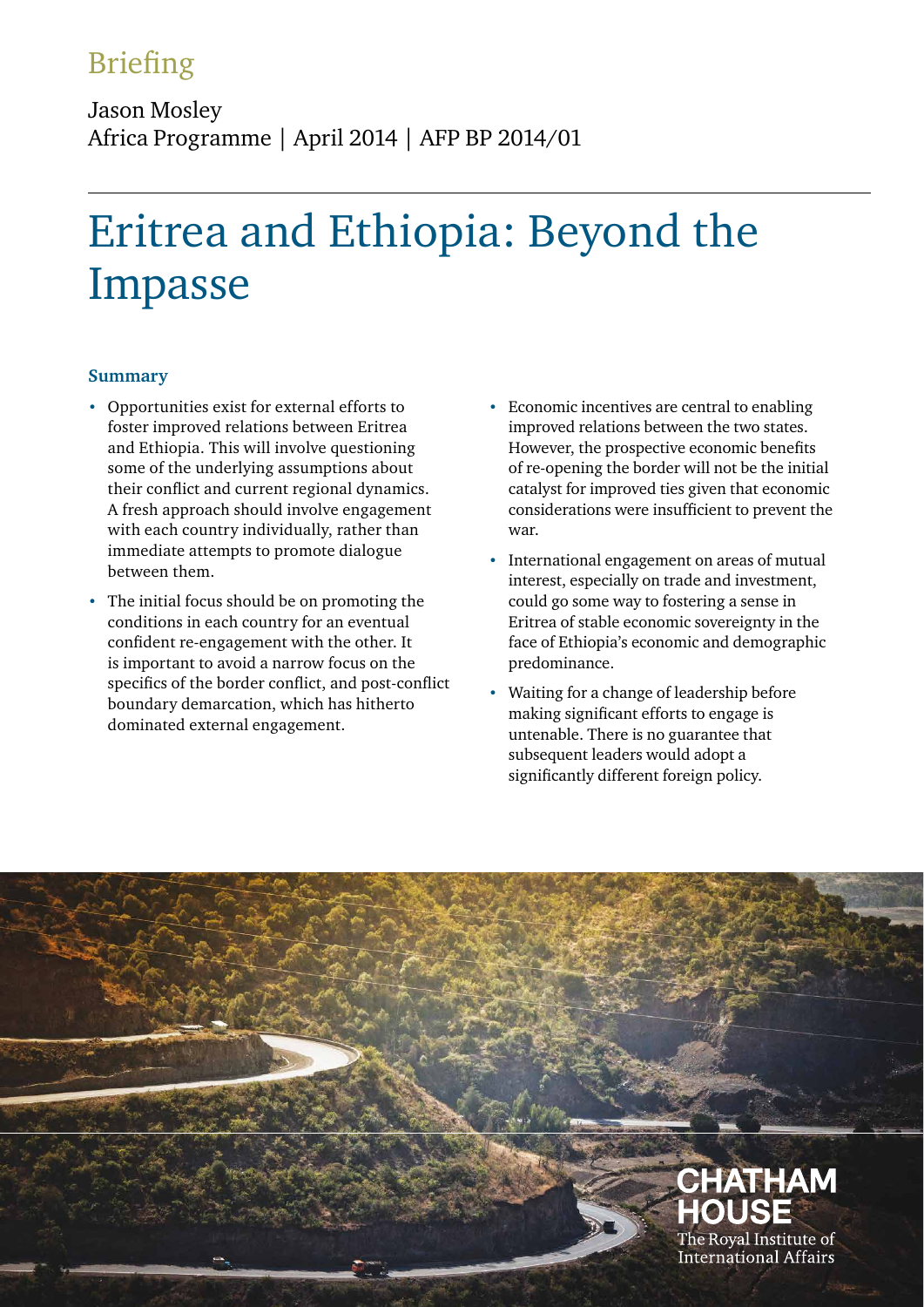

# Introduction

It is more than 13 years since the Algiers Peace Agreement marked the formal end to the 1998–2000 war between Ethiopia and Eritrea. The terms of the agreement have yet to be fully implemented. There has also been little external engagement with the two countries over their unresolved tensions since the collapse of talks aimed at moving the process forward in 2007 and the withdrawal of the UN monitoring force along the border in 2008. Yet during the course of 2012 and 2013, several events contributed

to a sense that, after many years of stalemate, it might be possible to break out of the condition of 'no war, no peace' that exists between Eritrea and Ethiopia.

Tensions between the two countries run much deeper than the border conflict, which was the proximate cause for the war. The dynamics that contributed to the fracturing of relations and the outbreak of war have been extensively examined by scholars and policy experts. In 2000, after a cessation-of-hostilities agreement had been signed, but before the Algiers peace talks had concluded, Tekeste Negash and Kjetil Tronvoll wrote that: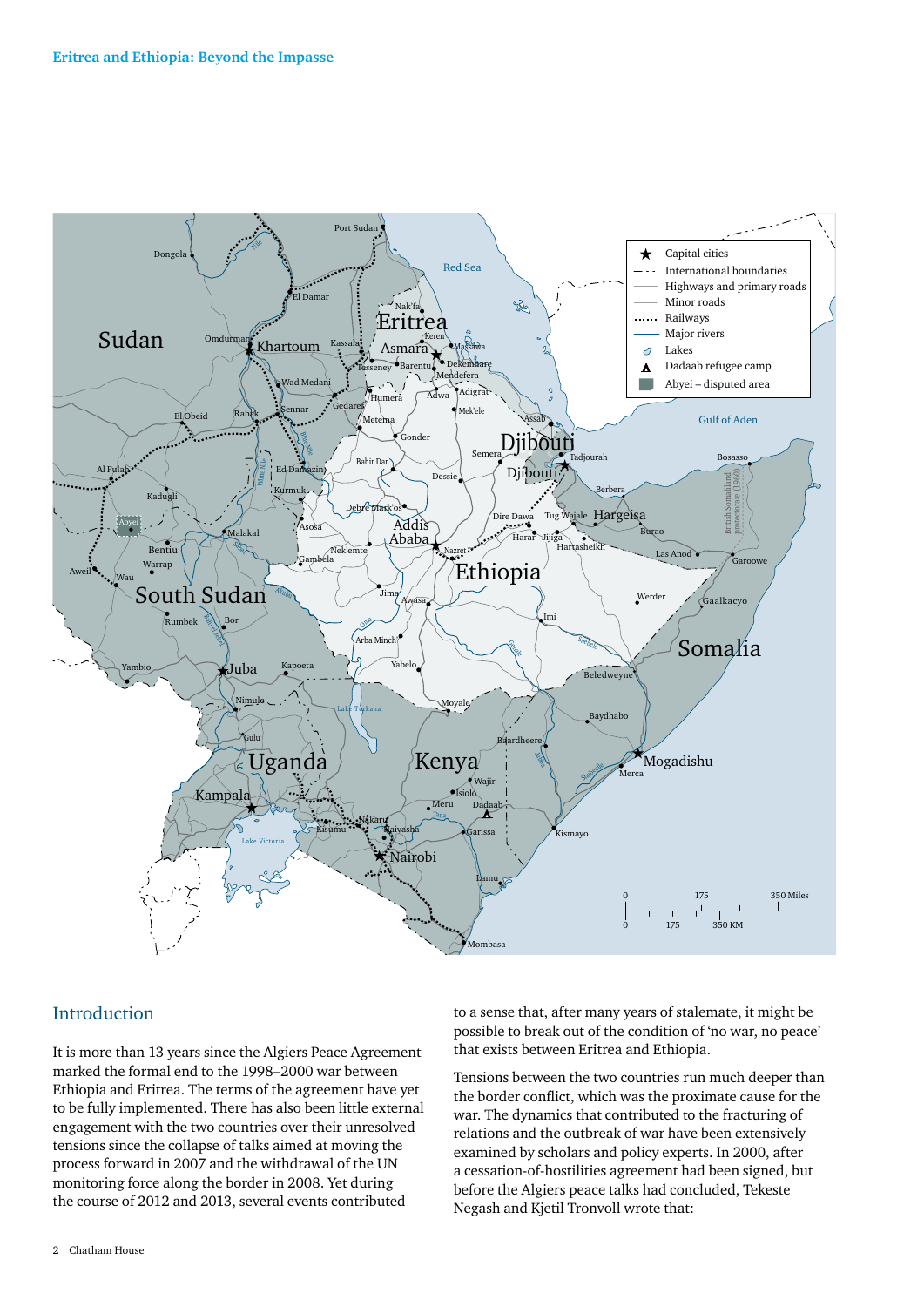A lasting and sustainable peace between Eritrea and Ethiopia is unlikely to emerge as long as the conflict is seen in terms of border demarcation, no matter how important this might be. The economic, political, cultural and historical links that bind these two states together have to be built somehow into a sustainable framework for peace.<sup>1</sup>

Nevertheless, the border has remained the main focus for those attempting to resolve the impasse and navigate the rhetoric of the two states. Since the mid-2000s, when external engagement over the floundering Algiers process began to wane,<sup>2</sup> diplomatic energy and research capacity targeting the Horn of Africa has been largely occupied with the transitional processes in Somalia and relations between Sudan and South Sudan. Understanding conflict dynamics in the Horn of Africa – particularly with relation to Eritrea – has come to be seen through the lens of Ethiopian and Eritrean involvement in the wider region, especially in the Somali conflict.<sup>3</sup>

To break out of this stalemate requires a shift away from an oversimplified understanding Eritrea as a 'bad neighbour' and an exporter of instability, towards an understanding that the Ethiopian and Eritrean governments are pursuing their national security interests in the context of a historically unstable region, where cross-border interference is the norm, not the exception. In these terms, Eritrea's efforts to undermine Ethiopia and its interests, and Ethiopia's attempt to do the same, as well as its steadfast refusal to comply with the terms of the Algiers Agreement regarding the border ruling, are more comprehensible.

Eritrea, a small state with limited resources, is using the Horn of Africa's tried and trusted methods to undermine its perceived adversary. Meanwhile, Ethiopia, a much larger state on the path to unlocking its economic potential, is not only using traditional methods, but is also exploiting its international diplomatic position strategically in an effort to keep Eritrea (and the threat of instability that it poses to Ethiopia) isolated and contained.

Some of the assumptions underpinning the understanding of relations between Eritrea and Ethiopia remain valid, while others need to be re-examined in the light of changing circumstances. This paper makes the case for renewed attention on this frozen conflict with the intention of spurring internal and external diplomatic efforts to reexamine the dynamics and prospects for reconciliation between the two countries. It aims to point the way towards engagement with both countries – under their current leadership – that could contribute to a restoration of functional relations. The paper also examines the challenges inherent in such engagement.

The report is informed in large part by a series of offthe-record discussions held at Chatham House in 2012 and 2013 during which different aspects of the impasse were examined to look for entry points where external engagement – by long-standing influencers and new ones – might usefully move the two countries towards resolving their tensions and restoring functional relations.

# Reasons for re-imagining prospects

Eritrea and Ethiopia fought a bloody war between 1998 and 2000, ostensibly triggered by an escalating dispute over the administration of the border district of Badme. Heavy losses were endured on both sides with between 70,000 and 100,000 people estimated to have died.4 The conflict, and particularly the border issue and symbolic town of Badme, came to dominate foreign engagement on Ethiopian– Eritrean relations. In particular, external perceptions of the conflict as a border dispute, rather than something deeper and more complex, have profoundly shaped responses, beginning with the mediation efforts that evolved into the framework for the Algiers Agreement.

That agreement, meant to be final and binding, has failed to address tensions between the two states. As a result, the two governments have actively continued to destabilize each other by fostering the other's opposition, including armed movements, and seeking to counter each other's influence in the region. This latter dynamic has seen Eritrean and Ethiopian involvement in the conflict in Somalia, particularly in the south of that country. Ethiopia's engagement there is far larger, driven by national security objectives related to its own Somali population and the perceived threat of militant Islamism spilling over from Somalia. Ethiopian troops are now officially part of a more muscular and direct intervention through the African Union Mission in Somalia (AMISOM). The international community is similarly concerned about the prospect of another proxy war opening up in South Sudan, should conflict there deepen.

Both countries have also paid direct costs related to the conflict. In Ethiopia, the government has survived the potential reputational damage of its failure to comply with the 2002 Eritrea-Ethiopia Boundary Commission (EEBC) ruling. However, the communities along the border region have been divided, cutting long-standing economic and familial linkages and increasing vulnerability for some populations. In Eritrea, the loss of access to Ethiopian

<sup>1</sup> Negash, Tekeste and Tronvoll, K (2000), p. 171.

<sup>2</sup> An excellent analysis of the multiple, failed efforts to resolve the impasse over the implementation of the Algiers Agreement is found in Healy and Plaut (2007).

<sup>3</sup> See Healy (2008) for a thorough exploration of the interlinkages between the conflicts of the region.

<sup>4</sup> See Dominique Jacquin-Berda, 'Introduction', in Jacquin-Berdal and Plaut (2004), p. 1.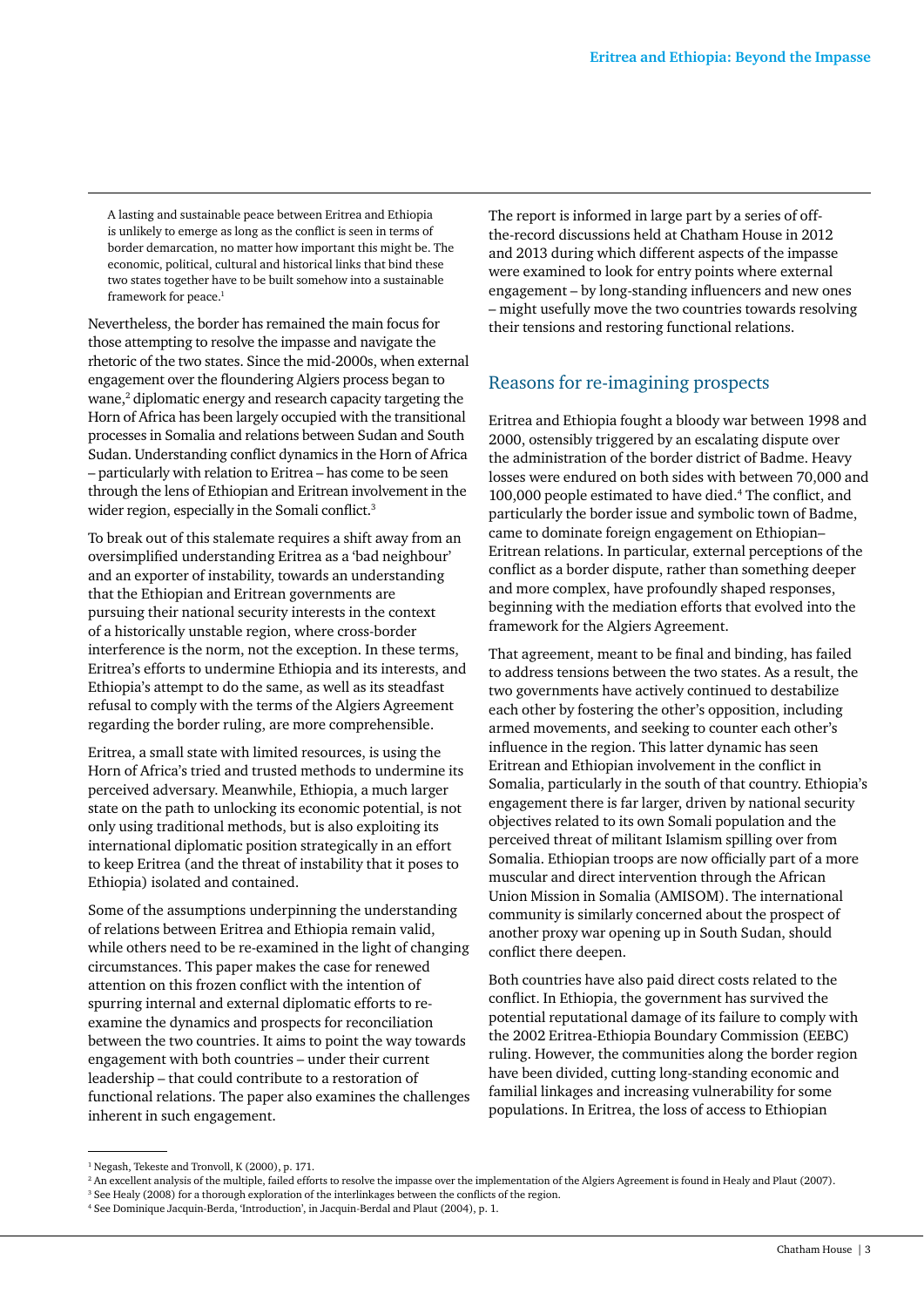#### **Box 1: Timeline**

| 2000 (December)  | Algiers Agreement signed                                                                                                                                                                       |
|------------------|------------------------------------------------------------------------------------------------------------------------------------------------------------------------------------------------|
| 2002 (April)     | Eritrea-Ethiopia Boundary Commission<br>(EEBC) ruling                                                                                                                                          |
| 2002 to 2006     | International mediation efforts, focused<br>on EEBC, all without success                                                                                                                       |
| 2006 (December)  | Ethiopian military intervention in<br>southern Somalia, to combat Islamic<br>Courts Union and bolster Transitional<br><b>Federal Government</b>                                                |
| 2007 to 2009     | Ethiopia occupation of Mogadishu and<br>various parts of southern and central<br>Somalia                                                                                                       |
| 2007 (April)     | Eritrea suspends its membership of<br>the Intergovernmental Authority on<br>development (IGAD), in protest against<br>the regional bloc's support for the<br>Ethiopian intervention in Somalia |
| 2008 (June)      | Eritrea and Djibouti clash along border                                                                                                                                                        |
| 2008 (July)      | Following more than a year of Eritrean<br>restrictions on supplies and movements,<br>the UN mission to patrol the border is<br>dissolved                                                       |
| 2009 (December)  | UN Security Council adopts an arms<br>embargo and targeted sanctions on<br>Eritrean leadership, owing to Eritrean<br>involvement in Somalia conflict and<br>unresolved conflict with Djibouti  |
| 2011 (January)   | Eritrea sends envoy to AU summit in<br>Addis Ababa for the first time in a decade                                                                                                              |
| 2011 (July)      | Eritrea indicates its intention to reactivate<br>its IGAD membership                                                                                                                           |
| 2011 (November)  | UN Security Council reaffirms and<br>slightly toughens sanctions on Eritrea                                                                                                                    |
| 2011 to present  | Eritrean begins exporting gold from<br>Nevsun's Bisha mine                                                                                                                                     |
| 2012 (August)    | Ethiopian Prime Minister Meles<br>Zenawi dies, succeeded by his deputy,<br>Hailemariam Desalegn                                                                                                |
| 2012 (September) | UN Human Rights Council appoints a<br>special rapporteur on the situation in<br>Eritrea                                                                                                        |
| 2013 (January)   | Mutinous Eritrean troops briefly occupy<br>'Forto', the site of the state broadcaster                                                                                                          |
| 2013 (May)       | UN special rapporteur releases report on<br>human rights in Eritrea.                                                                                                                           |

markets has been compounded with an insular economic policy framework, leading to a period of economic stagnation. Recent expansion of the mining sector is a notable and deviation from the post-war trend. Even Ethiopia's strong growth since 2003 could arguably have been more robust if access to Massawa and Assab had not been lost.

As the stalemate in relations between Ethiopia and Eritrea has dragged on, external perceptions of the conflict and the drivers of policy on both sides have stagnated. This is problematic because resolving the stand-off and opening up a more functional regional politics requires fresh thinking. For external engagement to be more effective, two fundamental shifts in understanding must occur.

First, the reality of Ethiopia's demographic and, increasingly, economic predominance in the Horn of Africa must be understood, accepted and accommodated by its neighbours, including Eritrea, and by international actors. This is not to overstate Ethiopian influence, or to imply that its neighbours will simply become clients of Addis Ababa. However, it will probably mean violating the letter (if not the spirit) of the 2000 peace deal, and working around the EEBC ruling, since Ethiopia cannot be forced to comply with it (see Box 2).

Second, moving Eritrea away from its steady focus on the implementation of the 2002 EEBC ruling will require a rethink of external engagement with the country. Eritrea has developed a reputation as a regional spoiler and exporter of instability; the result of a decade of dispute, smouldering tension and proxy conflict between the two neighbours. Eritrea's perceived defensive and acerbic foreign policy engagement has not helped to dispel this impression. This oversimplified model, actively promoted by Ethiopia, makes the concept of external engagement with Eritrea more complicated, even to the point of appearing to be pointless. However, Eritrea's valid national security concerns *vis-à-vis* Ethiopia must be recognized and addressed.

Finding ways to engage Eritrea by creating more linkages between its government, economy and the outside world will be crucial to establishing the counter-incentives needed to draw it out of a narrow rhetorical focus on the border. The deeper Eritrea's linkages outside of the region are, the more secure its position relative to Ethiopia will become (much as Ethiopia has managed its external linkages). Having both countries, and particularly Eritrea, more secure in their own international and regional positions could help move them towards a more realistic set of expectations for the eventual normalization of relations.

It is useful to understand these two states as disparate entities in the process of building national identity and unity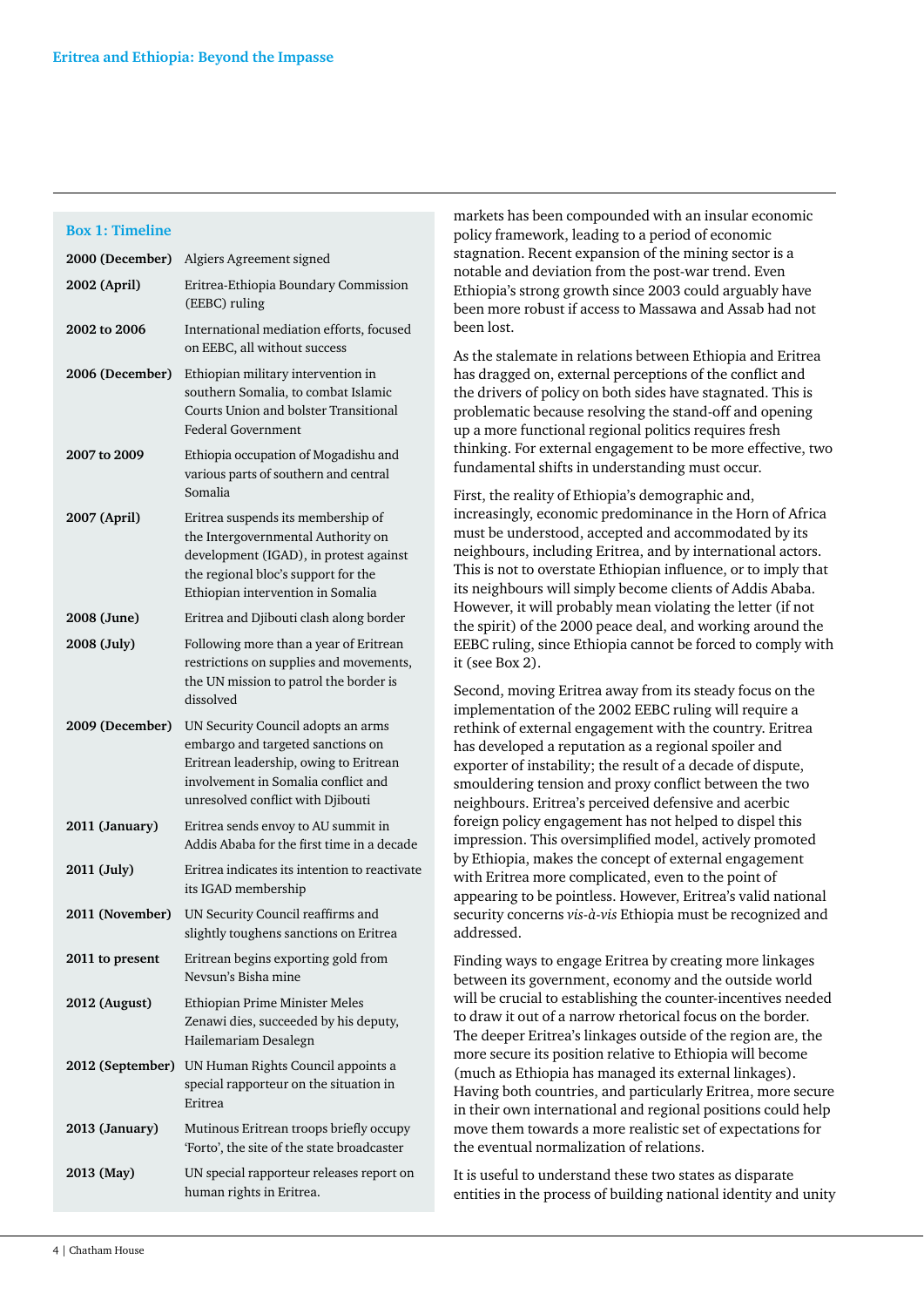#### **Box 2: The quagmire of the EEBC ruling**

The 2000 Algiers Peace Agreement was the culmination of international mediation efforts going back to 1998, when open hostilities broke out. Running through these efforts, and enshrined in the agreement, was a focus on demarcation of the border as the fundamental step to restoring peaceful relations. The 2002 ruling of the Eritrea–Ethiopia Boundary Commission, meant to be final and binding on both parties, was expected to bring resolution to the conflict. However, this approach failed to resolve the dispute because, although border demarcation is a significant issue for both governments, tensions run much deeper than that.

The ruling placing the flashpoint town of Badme on the Eritrean side of the border served to forestall implementation.<sup>a</sup> Eritrea has the weight of international law on its side, and correctly accuses Ethiopia of occupying its sovereign territory, while blaming the UN, EU, African Union (AU) and United States – as guarantors of the Algiers Agreement – for failing to enforce Ethiopia's compliance. Eritrean diplomacy on this matter has been counterproductive, however, damaging key bilateral relations, particularly with the United States, which has been a frequent target of conspiracy theories. It has also been detrimental to Eritrea's standing in multilateral bodies, for example, by suspending its participation in the Horn of Africa's Intergovernmental Authority on Development (IGAD) in 2007.

Ethiopia accepted the EEBC ruling in 2006 but has failed to abide by it and has rhetorically maintained a focus on the need to engage with Eritrea over its implementation, while continuing to cultivate its key bilateral and multilateral diplomatic relationships. The resulting impasse has served the near-term interests of both governments: for Ethiopia, any direct threat from Eritrea is reduced, while Asmara remains diplomatically isolated; for Eritrea, President Isaias Afewerki's leadership has remained secure, as the external threat has allowed the government to centralize control under a small elite within the military and the ruling People's Front for Democracy and Justice (PFDJ).

within the context of a volatile political landscape, rather than as former comrades in arms that have since fallen out.5 Ethiopia's approach to national identity is manifested in the constitutional framework of 'ethnic federalism' and

#### **Box 3: A bad neighbour or a bad neighbourhood?**

The dominant trend in regional relations in the Horn of Africa is of fluctuation between alliance and opposition. The governments of Sudan, Ethiopia (and later Eritrea) and Somalia have moved back and forth between periods of confrontation, including supporting the armed opponents of their neighbours, and periods of improved relations, usually including agreements not to support rebels in other countries.

Eritrea has increasingly been singled out as a regional spoiler since Ethiopia's military intervention and two-year occupation in Somalia from December 2006, leading to Eritrea's subsequent self-suspension from IGAD in protest. Seen in historical context, the interventionist trend in the region has been mostly 'business as usual'. Ethiopia benefited from international legal sanction for its 2006–09 mission in Somalia. Its subsequent intervention since late 2011 came at the invitation of the internationally recognized government in Mogadishu. Ethiopian troops are also currently deployed in the disputed Abyei region on the Sudan-South Sudan border under a UN mandate.

By contrast, Eritrean efforts to influence regional stability have followed the more familiar regional pattern of lowlevel hosting of political and insurgent movements. Other forms of intervention have also taken place, for example the channelling of funds to Somalia, including to individuals associated with al Shabaab or other militant opposition to the Mogadishu government. Such support is a common feature of regional policy for all countries of the Horn. Eritrea's misstep was to come down on the other side of the fence from the main Western powers. Ethiopia astutely pursues its regional security strategy in a form that is more compatible with the interests of these international actors, which mainly centre on containing Islamist militancy.

implemented in the context of a tightly managed electoral system. It attempts to address the tensions inherent in its multilingual, multi-ethnic society by creating avenues for the expression and value of ethnic identity. On the other hand, the vision of the political and military elite around Isaias in Eritrea is of a unifying national identity that supersedes ethnic, religious and linguistic diversity, thereby diminishing any tensions related to those identities. Eritrea's tightly controlled economy and politics, the policy of 'self-reliance', as well as its infamous national service/ Warsai-Yikealo development campaign, are all rooted in this vision.<sup>6</sup>

<sup>&</sup>lt;sup>a</sup> For the ruling and a catalogue of the responses by both governments, see the EEBC archive on the Permanent Court of Arbitration website, [http://www.pca-cpa.org/showpage.asp?pag\\_id=1150.](http://www.pca-cpa.org/showpage.asp?pag_id=1150.)

<sup>5</sup> A reference to the fact that the ruling party in Eritrea, the PFDJ, and the Tigrayan People's Liberation Front (TPLF), the dominant party within the ruling Ethiopian People's Revolutionary Democratic Front (EPRDF) coalition, have their roots as insurgent movements that together toppled the government of Ethiopia in 1991.

<sup>6</sup> For a recent analysis of the national service and its impacts, see Kibreab (2013).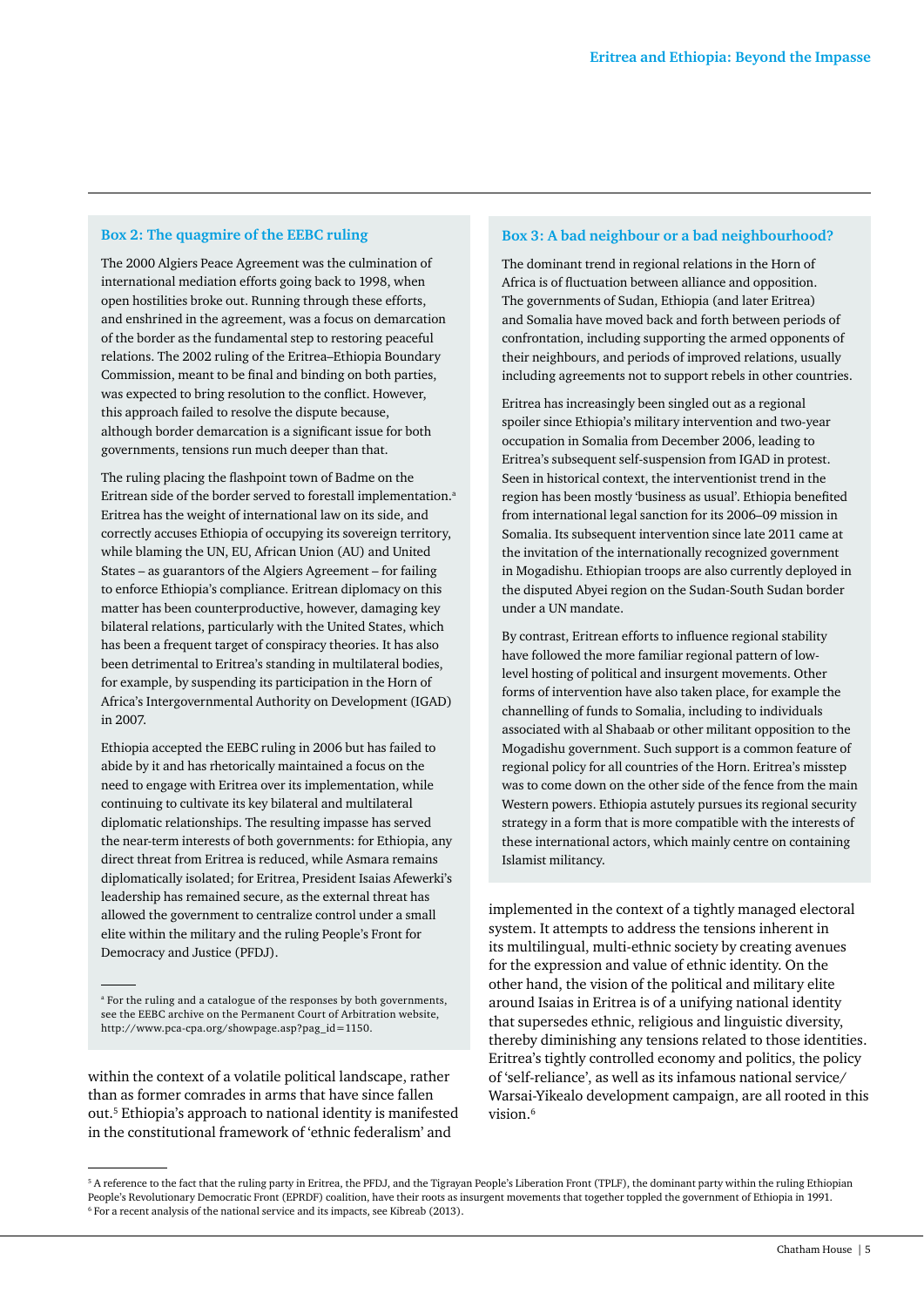Expectations that either political model will collapse imminently have been confounded for years. It makes little sense for the two countries to base their policy towards each other – as they have done for the last decade – on the hope that the other regime is near to collapse. Nor does it benefit external partners to wait for such a development before tackling the issue. Those interested in improving the region's security cannot idly wait for leadership change, or more dramatic changes in Eritrea or Ethiopia. Continuity in Ethiopia's stance since the death of Prime Minister Meles Zenawi in 2012 should have made clear by now the fallacy of arguments that the long stalemate was linked closely to personal animosity between the two leaders.

In Eritrea, a generation has by now come of age under an independent government, but also under the shadow of a perceived threat from Ethiopia. This threat has underpinned the government's tight control over society, and is used to justify national service and the country's highly militarized status. However, after more than 20 years in power, it may also be that the government will view its strategy as having outlived its usefulness – especially with many in this new generation now choosing to risk death by crossing the border illegally in order to seek economic opportunities abroad.7 The impacts of this exodus have been managed by the government, which may actually view the remittances sent by young people who successfully find work in the diaspora as a positive outcome. Having made Eritrea's first independent generation part of its national and regional narrative, the government may be more secure in its national position. As such, the time could be right for new engagement.

### Incentives for the two countries

The rational case for restoring functional relations between Ethiopia and Eritrea rests largely on the back of the economic benefits that would accrue from reopening the border. As noted by Sally Healy,

'a high degree of economic integration clearly did not raise the cost of war to an unacceptably high level for the elites involved. However, the interdependent communities on each side of the border have paid a very high price, both in the war itself and in the failure to implement the subsequent peace agreement.'8

That these incentives were insufficient to prevent war breaking out is a good warning against the supremacy of economic incentives in the face of political considerations. This observation relates to another aspect of the potential for restored relations, which is that the communities which have been divided for the past 15 years retain their latent connections across the boundary, but that these common interests are not sufficient to restore relations (see Box 4).

#### **Box 4: Cross-border community linkages**

The conflict between Eritrea and Ethiopia is one between states, not societies, and more importantly between two governments with very statist perspectives. The breadth and depth of relations between the Eritrean and Ethiopian peoples will not in themselves create momentum towards resolution of the stalemate. However, cross-border experience will inform societal interaction after the restoration of functioning relations. Once the border is reopened, these linkages will be significant for maintaining stability and providing the glue for future relations. That being said, it will not be a simple matter of reactivating previous connections. The past 15 years has been the first period during which the boundary has been tightly closed, cutting off communities from ethnic kin and natural markets.

The war was not a means of settling an economic dispute between Eritrea and Ethiopia, despite the economic dimensions of tensions between the two countries during the mid-1990s. Rather, tensions between the two governments in the 1990s fundamentally reflected their contradictory approaches towards rectifying decades of marginalization in Tigray and Eritrea as provinces under ethnic Amhara-dominated Ethiopian governments.<sup>9</sup> For the Eritrean revolutionaries, gaining independence, including over their own economic policy, was a way to take control over the development of the territory – notwithstanding the difficulties associated with the creation of new institutions, national identity and cohesion. For the Tigrayans, taking control over the levers of the Ethiopian state enabled them to reverse decades of economic neglect – albeit alongside inheriting the challenges of running the multi-ethnic Ethiopian state, as well as the management of fraught international relations (not only with newly independent Eritrea but also with Somalia, Sudan, Egypt, the Gulf states and the wider international community).

These contradictory economic and political visions culminated in open conflict. However, it may be that the factors underlying them afford the opportunity for an

 <sup>7</sup> The UNHRC special rapporteur's May 2013 report cited a figure of as many as 4,000 per month attempting to flee. See A/HRC/23/53 [http://www.ohchr.org/EN/](http://www.ohchr.org/EN/countries/AfricaRegion/Pages/ERIndex.aspx) [countries/AfricaRegion/Pages/ERIndex.aspx](http://www.ohchr.org/EN/countries/AfricaRegion/Pages/ERIndex.aspx). 8 Healy (2011), p. 42.

<sup>9</sup> To be sure, additional factors played into tensions between the post-liberation governments in Asmara and Addis Ababa. The two liberation movements had sparred over strategy *vis-à-vis* their common enemy, the Ethiopian government. The EPLF, the older of the two liberation movements, did not consistently support the TPLF, and relations deteriorated badly in the early 1980s. Their divergent visions for the post-liberation agenda also quickly re-emerged after Eritrea's independence.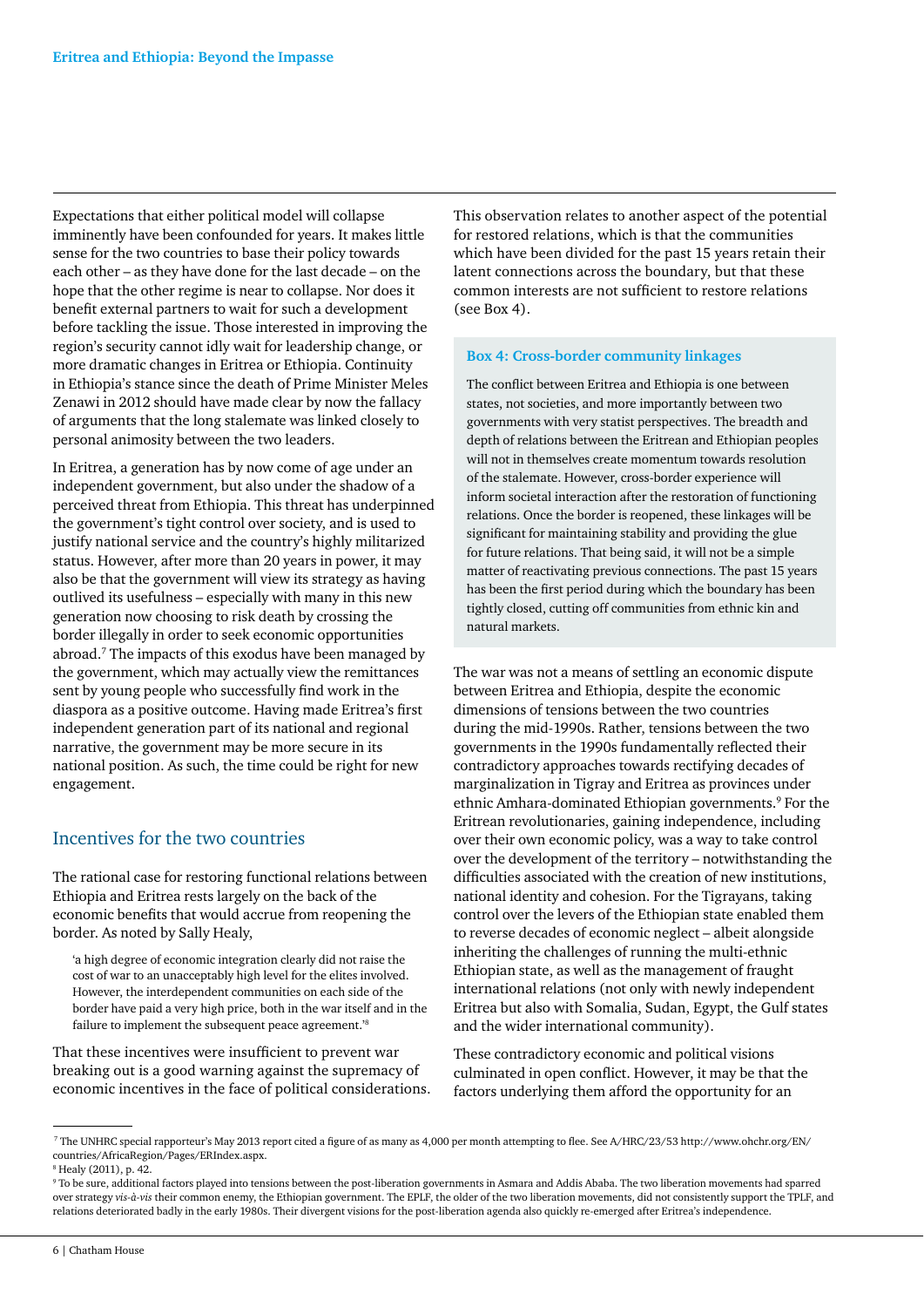eventual renewal of relations. In particular, the significant development of Tigray since the 1990s has fundamentally shifted the economic landscape within Ethiopia. Tigray's development – and Ethiopia's growth more generally – is entrenched by a variety of infrastructure projects, including rail linkages and an envisioned new port at Tadjourah in Djibouti. As such, there is less concern in Tigray (and by extension, Addis Ababa) over the exposure to Eritrea's economy.

For Eritrea, the past 15 years have been less kind economically, mainly for political reasons. The ruling party has brought most of the economy under the control of stateowned enterprises, and the heightened security footing has seen young people, whose contribution is essential to the economy, fleeing the prospect of indefinite national service. Headline growth rates have been helped by the expanding mining sector, but expansion in the extractive sector does not automatically translate into broad-based economic growth.

Successful engagement with Eritrea will have to rely on a broader process than simply pushing for the re-opening of the border. Politically and economically, it will be vital for a post-conflict Eritrea to engage broadly within the region and beyond – if it is to entrench its existence as an independent economy and polity. Perhaps counter-intuitively, this probably offers the most encouraging space for external engagement, since working with Eritrea to further these goals does not require the restart of Ethiopia-Eritrea relations. The mining sector and the potential of the large Eritrean diaspora to return and invest offer the prospect of economic improvement.

It is important to point out, however, that these benefits will only be fully realised as part of eventual re-engagement with the Ethiopian economy. It is inevitable that the larger and regionally influential Ethiopia will overshadow and influence the path of the smaller economy. Nevertheless, the first steps do not (and cannot) depend on Ethiopian reengagement with Eritrea.

#### **Regional integration**

It is important not to overstate the prospect of economic reintegration once relations between Eritrea and Ethiopia eventually improve. Indeed, the past two decades have seen them moving through a process of economic deintegration.10 It may well be, however, that integration is actually essential for the viability of future relations.

A look at Ethiopia's priorities regarding regional integration is useful. Within the regional economic bloc, IGAD, integration policy attention is focused on physical integration. $11$  On that front there is significant work to be done in terms of transport linkages and the sharing of electricity.

During the past decade landlocked Ethiopia has devoted significant resources to improving its road network and in 2013 it commissioned the rehabilitation of the main rail link between Addis Ababa and Djibouti, as well as a new set of domestic rail projects. In December 2012 Ethiopia and Djibouti symbolically broke ground on a new port in Tadjourah, which could eventually serve northern Ethiopia.12 In March 2012 the leaders of Ethiopia, Kenya and South Sudan participated in a ground-breaking ceremony for a massive new deepwater port project at Lamu, on the Kenyan coast. Lamu Port is part of an envisaged transport corridor that could eventually provide linkages to southern and central Ethiopia, as well as to South Sudan. Ethiopia also began exporting some of its vast hydroelectric capacity with a 30–70 MW link to Djibouti in 2011, and in December 2013 inaugurated exports to Sudan through a new interconnector with capacity for 300 MW. A third link to Kenya is under construction, with initial capacity of 200 MW.

Physical linkages to its neighbours are part of Ethiopia's strategy for overcoming its landlocked status and boosting its exports, while diversifying its options for access to ports (see Box 5). This is in line with a general economic policy aimed at reducing its perennial current account deficit, which has been exacerbated by the rising import bill associated with its infrastructure investments, and in general it entrenches Ethiopia's dependence on aid flows for its balance of payments.<sup>13</sup> Ethiopia sees these physical linkages as achievable without first integrating or harmonizing economic policy with its neighbours. This reflects a policy of pursuing economic expansion while minimizing external risks and retaining as much room for manoeuvre as possible

While reliable economic data for it are hard to come by, Eritrea has clearly experienced significant negative impacts as a result of the closure of the border. The economy had been geared towards the Ethiopian market, in terms of its ports (particularly Assab) and the role of Eritrean businesses in the Ethiopian economy. During the last 15 years, along with the loss of the Ethiopian market, the government has overseen a process in which state-owned or associated enterprises have gained dominant positions

11 See comments of IGAD Executive Secretary Mahboub Maalim made at Chatham House in May 2013, [http://www.chathamhouse.org/sites/default/files/public/](http://www.chathamhouse.org/sites/default/files/public/Research/Africa/090513summary.pdf) [Research/Africa/090513summary.pdf.](http://www.chathamhouse.org/sites/default/files/public/Research/Africa/090513summary.pdf)

<sup>&</sup>lt;sup>10</sup> For more on this see David Styan, 'Twisting Ethio-Eritrean Economic Ties', Chapter 10 in Jacquin-Berdal and Plaut (2004).

<sup>12</sup> See Styan (2013).

<sup>13</sup> See Mosley (2012), p. 12.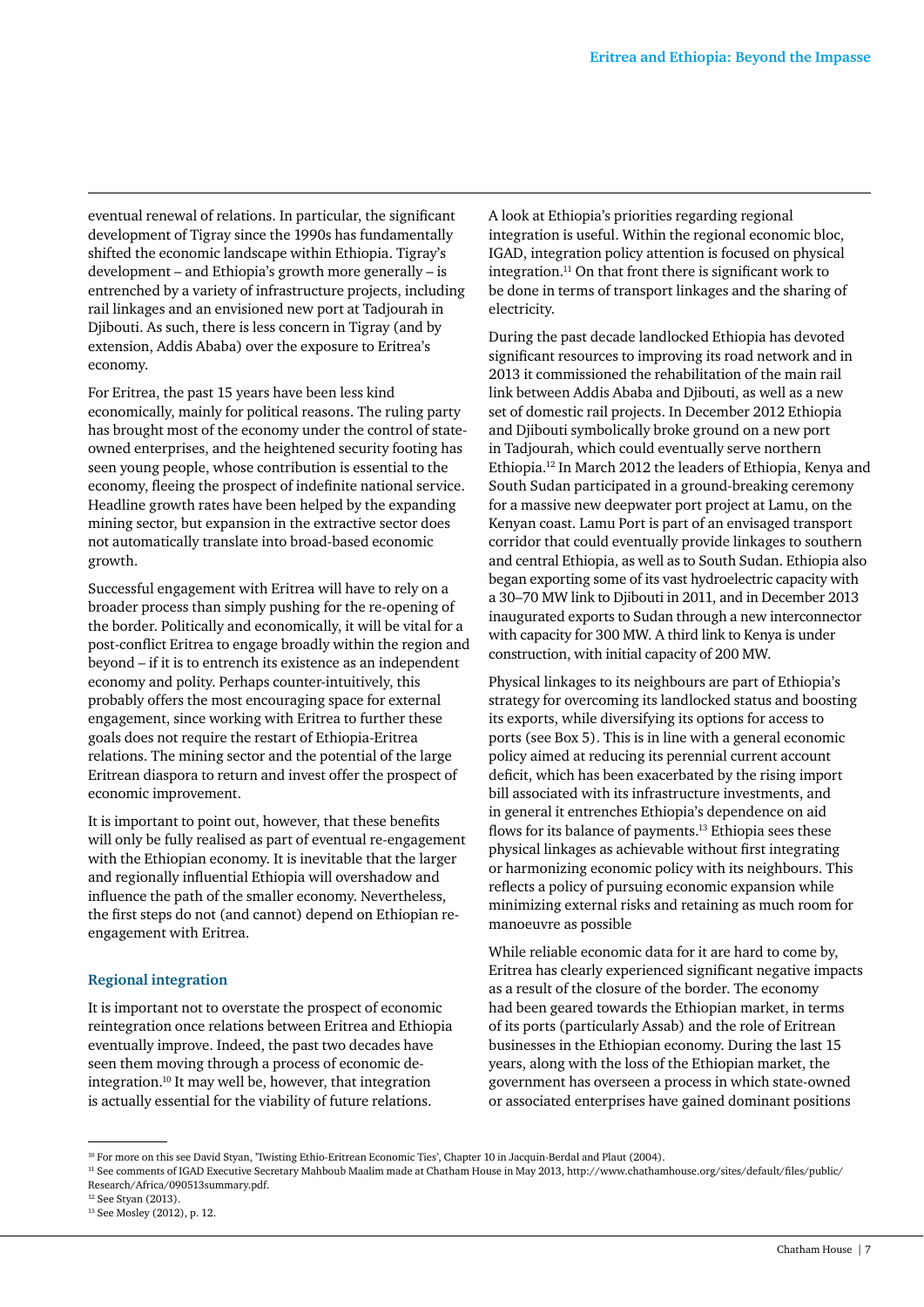#### **Box 5: Ports as economic incentives for re-engagement**

One idea that is frequently mooted is that of an arrangement to exchange access to Eritrea's ports for supply from Ethiopian hydroelectricity. Such an arrangement, it is thought, could create positively reinforcing dependencies between the two countries, helping to defuse tensions and avert future conflict. The case for this rests in large part on the fact that Assab (the main port for all of Ethiopia until 1998) and Massawa are the 'natural' ports for Ethiopia, particularly the northern regions of the country (including Tigray). The reality is that Ethiopia no longer needs Assab, which would in any case require major rehabilitation after 15 years of limited use (the Eritrean economy relies on Massawa).

Since the border closed, the growth of Ethiopia's transport infrastructure has entrenched Djibouti's position as the dominant hub for Ethiopia. Port Sudan helps to offset dependence on Djibouti for some trade, and eventually so will the new Kenyan port at Lamu. Plans to upgrade a second port in Djibouti at Tadjourah also diminish the case for Assab because the two ports are geographically proximate and would serve the same function for Ethiopia. A more sustainable relationship could see Eritrea as one of several outlets to the sea for Ethiopia. Some have mooted a formal linkage between access for Ethiopia to Eritrea's ports and supply to Eritrea of Ethiopian hydroelectricity, as a way to reinforce the incentives for both countries to maintain peaceful relations.<sup>a</sup> However, this runs contrary to the experience and inclinations of both governments. More likely, any Eritrean power imports, like those of Sudan or Djibouti, would be treated as a separate transaction and not tied to port access.

<sup>a</sup> This idea was put forward in one of the private workshops at Chatham House which informed this report.

in the economy.<sup>14</sup> For the Eritrean government, avoiding future economic dependence on Ethiopia will be a priority – although given the disparity between the two economies, it is difficult to envision that it could avoid Ethiopian economic influence altogether.

Eritrea has begun to find the basis of an independent economy through the emergence of its mining sector, which reportedly generated state revenues of \$148 million in 2011 and \$317 million in 2012.15 Although Eritrea's current international

isolation and concerns about its policy and regulatory environment have dampened appetite for most investment outside the mining sector, it is conceivable that a rehabilitated Eritrea could attract such investment – perhaps first from the diaspora-based business community, although many of the individuals involved would be likely to wait for significant political shifts before risking their capital or a return to the country in person.16 Nevertheless, despite significant current obstacles to investment by foreign firms or diaspora, the potential should not be discounted. Prospective investment would be an area for discussion with external interlocutors.

# Challenges

Shifting external engagement towards one of the Horn of Africa's most intractable conflicts will not be straightforward – especially because Eritrea and Ethiopia have entrenched their own engagement strategies over time. The principal challenges are political, relating to Eritrea's relations with the main Western influencers in the Horn of Africa, the existence of UN sanctions and Ethiopia's regional dominance.

This is not to create a false sense of equivalence between the two countries, or to imply that they can be treated in the same way. Other realities also must also be factored in: Ethiopia is a major regional player, with a large population and growing economy, whose national security objectives its government seeks to align with those of external actors in furtherance of its own agenda. Eritrea is a small country, whose economy has stagnated (with the exception of expansion in the mining sector); its government has framed its national security and regional foreign policy objectives in terms of opposing a purported Western-driven (particularly United States-led) 'conspiracy' in the region, thus undermining its own position in regional bodies and larger multilateral forums.

#### **Engaging Eritrea**

It is difficult for the international community to navigate a path between providing the space to support Eritrea's constructive engagement with Western and other interlocutors and being seen to 'reward' or at least ignore its record outlined above. This is particularly the case for the EU, which has placed human rights at the centre of its comprehensive approach towards the Horn of Africa.<sup>17</sup>

<sup>&</sup>lt;sup>14</sup> See Kibreab (2009), Chapter 6.

<sup>15</sup> See report of UN Monitoring Group on Somalia and Eritrea, July 2012 (S/2012/545), p. 39, [http://www.securitycouncilreport.org/atf/cf/](http://www.securitycouncilreport.org/atf/cf)%7B65BFCF9B-6D27-4E9C-8CD3-CF6E4FF96FF9%7D/Somalia%20S%202012%<20545.pdf>.

<sup>&</sup>lt;sup>16</sup> During one of the roundtable discussions that informed this project, participants expressed scepticism about the role of the diaspora in investment inside Eritrea until there had been a change of government.

<sup>&</sup>lt;sup>17</sup> See Soliman, Vines and Mosley, 'The EU Strategic Framework for the Horn of Africa: A critical assessment of impact and opportunities' (EXPO/B/AFET/FWC/2009-01/Lot2/11), [http://www.chathamhouse.org/sites/default/files/public/Research/Africa/0912ep\\_report.pdf.](http://www.chathamhouse.org/sites/default/files/public/Research/Africa/0912ep_report.pdf)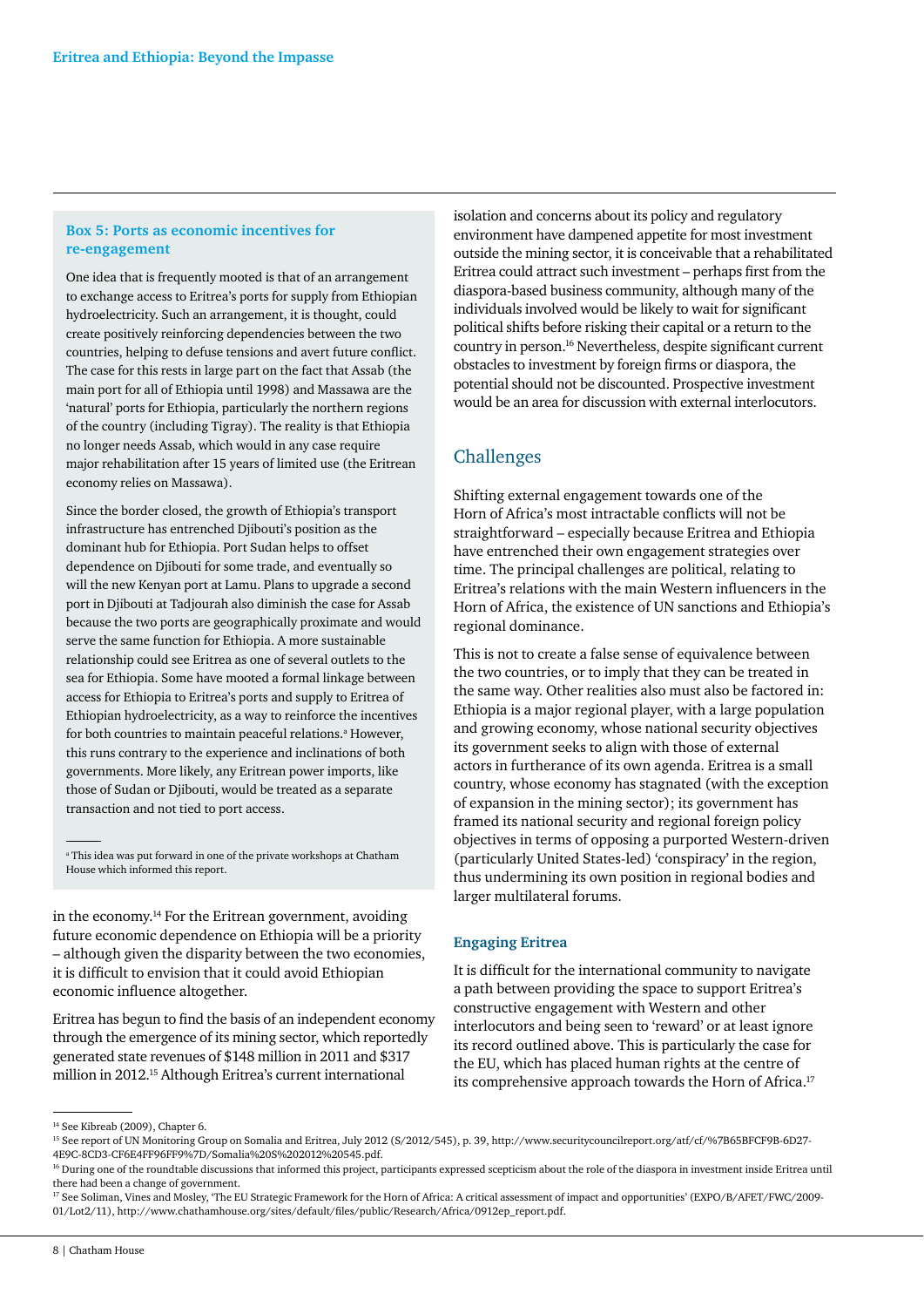In reality, the Eritrean and Ethiopian governments have contributed to or perpetrated human rights abuses in their own countries and through their interventions in the region.18

Still, after several years of adopting an increasingly confrontational stance with regard to Eritrea, the international community might benefit from a more constructive approach. Less abrasive engagement could yield results in terms of addressing the country's national security concerns. There could be scope for taking a more pragmatic approach towards it without letting go of the objectives of an agenda driven by democracy and human rights concerns. This characterizes Western policy towards Ethiopia, in which such concerns are expressed without obviating other forms of engagement. To be sure, engagement would necessarily involve the Eritrean government taking some steps to build the confidence of the international community.

The inducement of eliminating UN sanctions is a practical example of a step towards efforts to reengage. Another is Western influence on Ethiopia and the other members of IGAD to facilitate Eritrea's resumption of its place in that bloc. More significant would be the pursuit of relations with Eritrea on areas of mutual interest, separate from other relations in the Horn of Africa. This would involve investment in the mining sector, probably not by the main Western donors in the region, but rather by those countries with a major role in the global extractive sector, such as Canada, Australia and potentially Norway.

#### **Assuaging Ethiopia**

Taking a more constructive approach to Eritrea could create new challenges too. Moving towards a situation where Eritrea is less isolated internationally will very likely concern Ethiopia and strain relations between Addis Ababa and its international partners. However, it should be possible to address these concerns. Ethiopia has a legitimate concern about the risk of instability emanating from Eritrea. This concern has long historical roots, which have been intensified by recent speculation (particularly since the 'Forto' incident in January 2013 – see Box 1) about what a future Eritrean government's stance towards Ethiopia might be. Ethiopia wants to prevent Eritrean efforts to undermine its stability, but also to avoid potential spillover in the case of a disorderly political transition there.19 From the perspective of Addis Ababa, the past few years have represented a significant success: Eritrea's isolation is seen to be in Ethiopian interests.

The government maintains that Eritrea responds only to negative pressure and that the 'carrots' of engagement would be unproductive. A firm rhetorical stance by the international community that it will not tolerate efforts to destabilise the region, or destabilise Ethiopia specifically, should be maintained as part of efforts to re-assure Ethiopia. Quiet engagement with both countries should stress the costs involved in Eritrea's continued isolation.

Moreover, Ethiopia should be reassured that it still represents the West's main partner in the Horn of Africa for the pursuit of goals related to counter-terrorism. It is worth considering that the current policies have not produced stability, either between the two neighbours or more broadly in the region. A more stable Eritrea and a functional relationship between the two states would also further Ethiopian interests – in terms of stability and economic opportunity – if it were sustainable.

# What role for the international community?

For many governments, engagement in the Horn of Africa is increasingly being treated (correctly) as a complex problem requiring a regional strategy, in addition to traditional bilateral relations. Alongside familiar Western governments, governments less traditionally associated with a strong influence on the Horn of Africa – so-called 'new powers' – such as Turkey, South Africa and Qatar have displayed an increased interest in the region. In the case of the stalemate between Ethiopia and Eritrea, however, the question of engagement is more subtle than taking a nuanced approach to mediation between the two countries. Eritrea's diplomatic stance precludes dialogue over the border, and the steps taken to isolate it have fed counterproductively into a hardening of that stance. It is also problematic to engage with Ethiopia directly on the question of the border.

In order to move away from the border disagreement, what is required is external engagement capable of first shifting the region's political landscape enough that it feeds into the conditions for improved relations between the two countries. Eventually there will be a return to the question of the border, but it must be addressed in a way that avoids the EEBC ruling remaining the impasse that it has become during the past decade. For the external interlocutors considered below, the combination of a regional strategy and the possibility of a non-traditional approach to the two countries could facilitate that process. In particular, this would involve the creation or enhancement of relations with Eritrea.

<sup>18</sup> See, for example, the catalogue of reports by Human Rights Watch on Ethiopia ([http://www.hrw.org/africa/ethiopia\)](http://www.hrw.org/africa/ethiopia) and Eritrea [\(http://www.hrw.org/africa/](http://www.hrw.org/africa/eritrea) [eritrea\)](http://www.hrw.org/africa/eritrea); see also Report (A/HRC/23/53) of the Special Rapporteur on the situation of human rights in Eritrea, Sheila B. Keetharuth, to the UN HRC [\(http://ap.ohchr.](http://ap.ohchr.org/documents/dpage_e.aspx?si=A) [org/documents/dpage\\_e.aspx?si=A](http://ap.ohchr.org/documents/dpage_e.aspx?si=A)/HRC/23/L.17). <sup>19</sup> See Crisis Group (2013).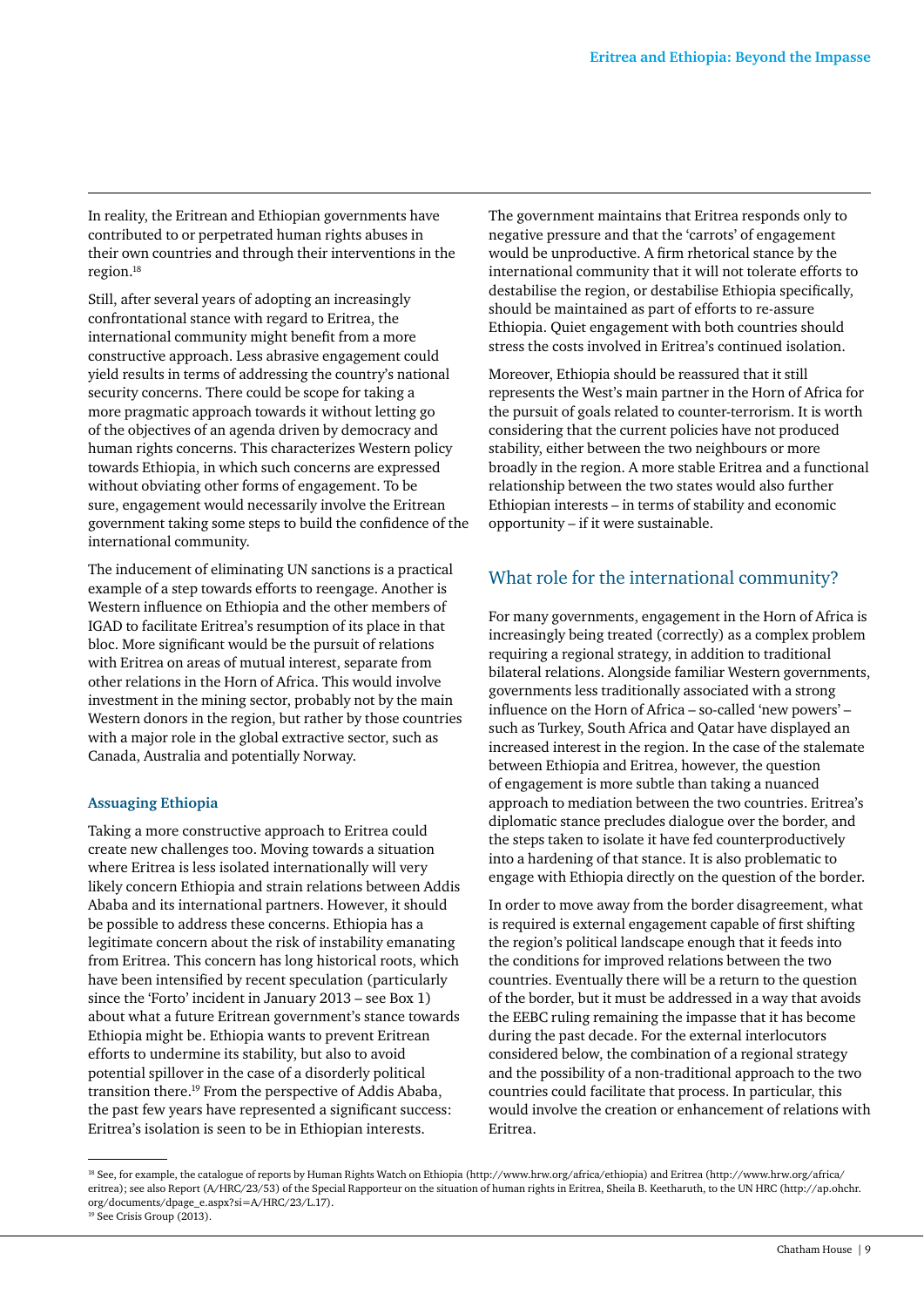#### **The EU**

The creation of the position of the EU Special Representative (EUSR) for the Horn of Africa in 2012 offers the possibility of a new kind of engagement between the EU and both Eritrea and Ethiopia.20 In terms of engagement with Eritrea, in particular, the EU is hampered on two fronts. First, as a guarantor of the Algiers Agreement, its influence in Eritrea has suffered from its perceived failure to enforce compliance by Ethiopia. Second, the EU also has a diplomatic stance rooted in a human-rights based approach to foreign policy, although it is not the only actor in the region in this regard. Neither of these factors leaves it well placed to act as an 'honest broker' from Asmara's perspective.

However, the EUSR, Alex Rondos, has managed to cultivate a functional relationship with Eritrea. With the goal of improving overall regional stability in mind, and thus consistent with his mandate, it is possible that his office could play an important role in improving relations between Eritrea and the EU and its member states. This engagement could focus on areas of common interest such as migration, which has risen in profile since the Lampedusa tragedy in October 2013, in which some 366 African migrants (mainly Eritrean) perished when their boat sank off the Italian coast. The extractive sector is also an area of interest for some EU members such as the United Kingdom.

The EUSR's mandate reflects the EU's move towards a focus on the Horn of Africa as a region. However, the crises in Somalia and in Sudan and South Sudan have tended to dominate the EU's engagement. Moreover, the mandate of the EUSR for Sudan and South Sudan was allowed to lapse into late 2013, with responsibility for these countries added to Rondos's portfolio. Given that initial moves on the Eritrea–Ethiopia issue would involve mostly quiet diplomacy from the EU, significant additional resources would not necessarily be needed at the outset. However, if results were encouraging on this front, the case would need to be made for additional capacity for the EUSR's office.

#### **Turkey**

Turkey has stepped up its presence in the Horn of Africa in recent years, and in particular it has a strong interest in Somalia and Somaliland. It has emerged as one of the key partners for the internationally backed federal government of Somalia. Moreover, an Anglo-Turkish energy company, Genel Energy, is a major investor in the emerging hydrocarbons sector in Somaliland. As Turkey has increased its engagement, it has moved to adopt a regional approach. This has included opening an embassy in Asmara in November 2013, following a visit by Turkish Foreign Minister Ahmet Davutoğlu in 2012. Turkey's policy in the region is pragmatic, focused on areas of mutual interest and the promotion of Turkish business interests. Although Eritrea's economy is an uncertain environment for foreign investors, Turkey's experience of promoting its interests in Somalia and elsewhere in Africa could usefully guide its engagement with Eritrea. This need not jeopardize deep and long-standing relations with Ethiopia. For example, in 2013, a Turkish company, Yapi Merkezi, secured the contract for the management of a major rail project connecting the Tigrayan capital Mek'ele to the main rail line between Addis Ababa to Djibouti. Ayka Addis Textile and Investment Group, a Turkish firm, has been actively promoting Turkish investment in the textiles sector in Ethiopia. Turkish Airlines, already serving Addis Ababa, is expected to add flights to Asmara during 2014.

#### **Qatar**

Qatar is cited as one of Eritrea's few existing allies, <sup>21</sup> although the relationship is reported not always to be easy. Relations between Qatar and Ethiopia have been strained too in recent years. Ethiopia severed diplomatic relations in 2008, following a report by Doha-based Al-Jazeera on the government's response to the insurgency of the Ogaden National Liberation Front (ONLF) in the Somali region of Ethiopia,<sup>22</sup> although the two countries restored ties in late 2012. Qatar could eventually play an important role in mediation, although that prospect remains distant at this point. Qatar's efforts towards other mediation processes in the region suggest that this could be the case. The most relevant is Qatari intervention between Eritrea and Djibouti and the deployment of a force to their disputed boundary, but other examples include the Darfur peace process in Sudan and its active involvement in Somalia. Qatar's foreign policy has been increasingly active across the Middle East and Africa during the past decade, and particularly since the Arab Spring revolutions in 2011. Qatar's influence in Egypt and Syria has put it at odds with the current Egyptian government and the Gulf monarchies, leading to a diplomatic row in early 2014.<sup>23</sup> Nevertheless, Qatar will likely continue to cultivate its influence in the region. Isaias's visit to Doha in March 2014 indicates that despite any tensions, relations continue.

<sup>20</sup> After the adoption of the EU strategic framework for the Horn of Africa in 2011. See [http://ec.europa.eu/europeaid/news/horn\\_of\\_africa\\_en.htm.](http://ec.europa.eu/europeaid/news/horn_of_africa_en.htm) <sup>21</sup> See, for example, Crisis Group (2013). See also Abel Abate Demissie, 'The role of Qatar in mediating Ethiopia and Eritrea', [http://www.eiipdethiopia.org/](http://www.eiipdethiopia.org/contentadmin/index.php?news=31.) [contentadmin/index.php?news=31.](http://www.eiipdethiopia.org/contentadmin/index.php?news=31.)

<sup>&</sup>lt;sup>22</sup> The ONLF's insurgency dates to the mid-1990s, after its leaders – initially part of the coalition that took control of Ethiopia following the overthrow of the Derg – fell out with the EPRDF. The ONLF seeks enhanced autonomy/self-determination for the Somali-inhabited Ogaden region of Ethiopia.

<sup>23</sup> See David Kirkpatrick, '3 Gulf Countries Pull Ambassadors from Qatar over its Support of Islamists', [http://www.nytimes.com/2014/03/06/world/middleeast/3](http://www.nytimes.com/2014/03/06/world/middleeast/3-persian-gulf-states-pull-ambassadors-from-qatar.html?_r=0.) [persian-gulf-states-pull-ambassadors-from-qatar.html?\\_r=0.](http://www.nytimes.com/2014/03/06/world/middleeast/3-persian-gulf-states-pull-ambassadors-from-qatar.html?_r=0.)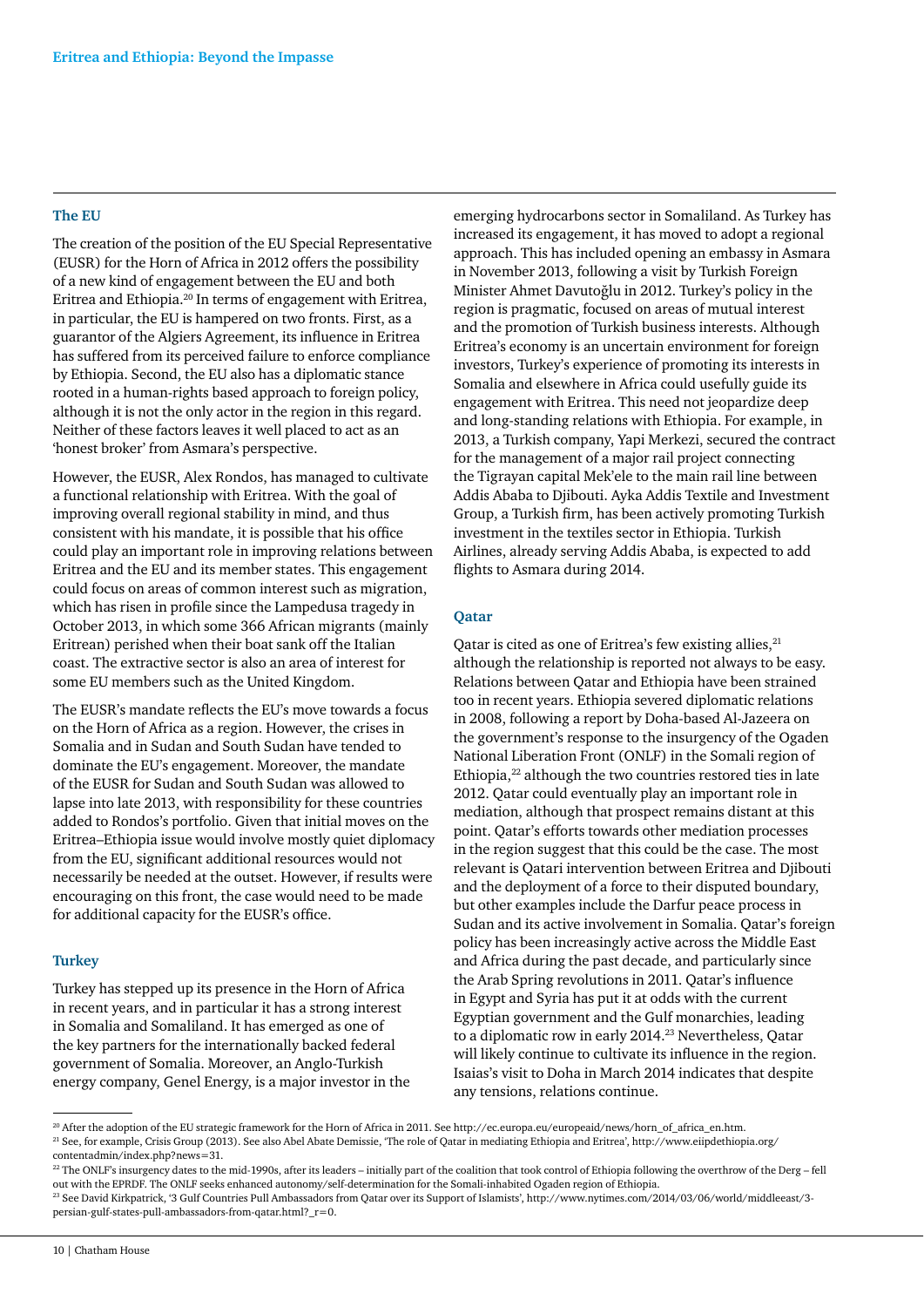#### **South Africa**

South Africa maintains a more functional relationship with Eritrea than many other African countries. Its ambassador to Eritrea, Iqbal Jhazbhay, has an academic background and a long-standing interest in the Horn of Africa. Like Canada and Australia, South Africa is an important base for businesses engaged in mining exploration and production. The overlap of diplomatic and business interest for South Africa makes it a potentially interesting partner for Eritrea. Cultivating this relationship could be important for helping Eritrea to rehabilitate itself within the African Union especially as the chair of the AU Commission, Nkosazana Dlamini-Zuma, is the former foreign minister of South Africa. Eritrea has had a difficult relationship with the African Union but appears to have recognized the utility of functional ties with the continent's multilateral forum, reopening its mission to the AU in 2011. South Africa is also an important international interlocutor within the context of the Global South, and in combating the perceived dominance of the West in international affairs. These themes resonate well with the Eritrean leadership.

# Conclusion

The leadership transition in Ethiopia and some small but important changes in the economic environment in Eritrea suggest that there is a potential opening for engagement to pull the two sides towards a more functional relationship. In particular, a less embattled Eritrean government could play a constructive regional role.

Especially since the 'Forto' incident in Asmara in January 2013, the focus of analysis of Eritrea has been on post-Isaias scenarios. However, the main scenario in the near to medium term remains an Isaias government. And in the event of a transition it cannot be assumed that there will be an immediate or significant foreign policy shift in Eritrea. As such, policy planning must consider engagement with the current leadership.

Economics are the key entry point. There is a paradox, however: while the economic dividends of reintegration would benefit both economies, especially Eritrea's, the political dimensions of reconstituting economic linkages (within Eritrea, and between Ethiopia and Eritrea) mean that on the Eritrean leadership's side there is a disincentive for re-engagement. Therefore an approach that initially focuses on boosting Eritrea's economic linkages with partners outside the region is needed.

In economic terms Ethiopia needs Eritrea far less than Eritrea needs Ethiopia. The leadership in Addis Ababa is confident that it can contain any security threat from Asmara. As such, it has an incentive to maintain the status quo in relations and wait Isaias out. External engagement will need to overcome this structural obstacle to reengagement.

Drawing Eritrea into external engagement will require a dramatic change of approach from the traditional and non-traditional actors interested in improving the region's security. Ethiopia favours the current approach of international pressure on the Eritrean government ('sticks') and resists the idea of positive ('carrot') engagement. Addis Ababa will need to be encouraged to allow external interlocutors to approach Asmara with an eye to inducing the leadership's engagement. The key element will be continued quiet reassurance of external support for Ethiopia's national security, alongside public support for moves to restore functioning relations.

In order to achieve results the EU and other Western interlocutors will need to make pragmatic national and regional incentives for improving relations the focus of their diplomatic engagements, not at the cost of a democratic and human rights informed policy agenda, but as a means towards the more fruitful pursuit of that agenda in the longer term. In reality, both countries have major shortfalls in terms of democratic governance and respect for human rights. Creative engagement will be required, whereby the political and economic issues are unlocked first and human rights agendas pursued more softly. This calculation has already been made for Ethiopia; if adopted for Eritrea, such an approach could lead in the medium term to an improvement in livelihoods, and help to stem refugee flows and outward migration.

#### **References**

Crisis Group (2013), *Eritrea: Scenarios for Future Transition*  (Nairobi: International Crisis Group), [http://www.](http://www.crisisgroup.org/~/media/Files/africa/horn-of-africa/ethiopia-eritrea/200-eritrea-scenarios-for-future-transition) [crisisgroup.org/~/media/Files/africa/horn-of-africa/](http://www.crisisgroup.org/~/media/Files/africa/horn-of-africa/ethiopia-eritrea/200-eritrea-scenarios-for-future-transition) [ethiopia-eritrea/200-eritrea-scenarios-for-future-transition.](http://www.crisisgroup.org/~/media/Files/africa/horn-of-africa/ethiopia-eritrea/200-eritrea-scenarios-for-future-transition)

Healy, Sally and Martin Plaut (2007), *Ethiopia and Eritrea: Allergic to Persuasion*, Africa Programme Briefing Paper (London: Chatham House), [http://www.chathamhouse.](http://www.chathamhouse.org/publications/papers/view/108383) [org/publications/papers/view/108383](http://www.chathamhouse.org/publications/papers/view/108383).

Healy, Sally (ed.) (2007), 'Eritrea's Economic Survival: Summary Record of a Conference Held on 20 April 2007' (London: Chatham House), [http://www.chathamhouse.](http://www.chathamhouse.org/publications/papers/view/108632) [org/publications/papers/view/108632](http://www.chathamhouse.org/publications/papers/view/108632).

Healy, Sally (2008), *Lost Opportunities in the Horn of Africa: How Conflicts Connect and Peace Agreements Unravel*, Africa Programme Report (London: Chatham House), [http://www.chathamhouse.org/publications/papers/](http://www.chathamhouse.org/publications/papers/view/108829) [view/108829](http://www.chathamhouse.org/publications/papers/view/108829).